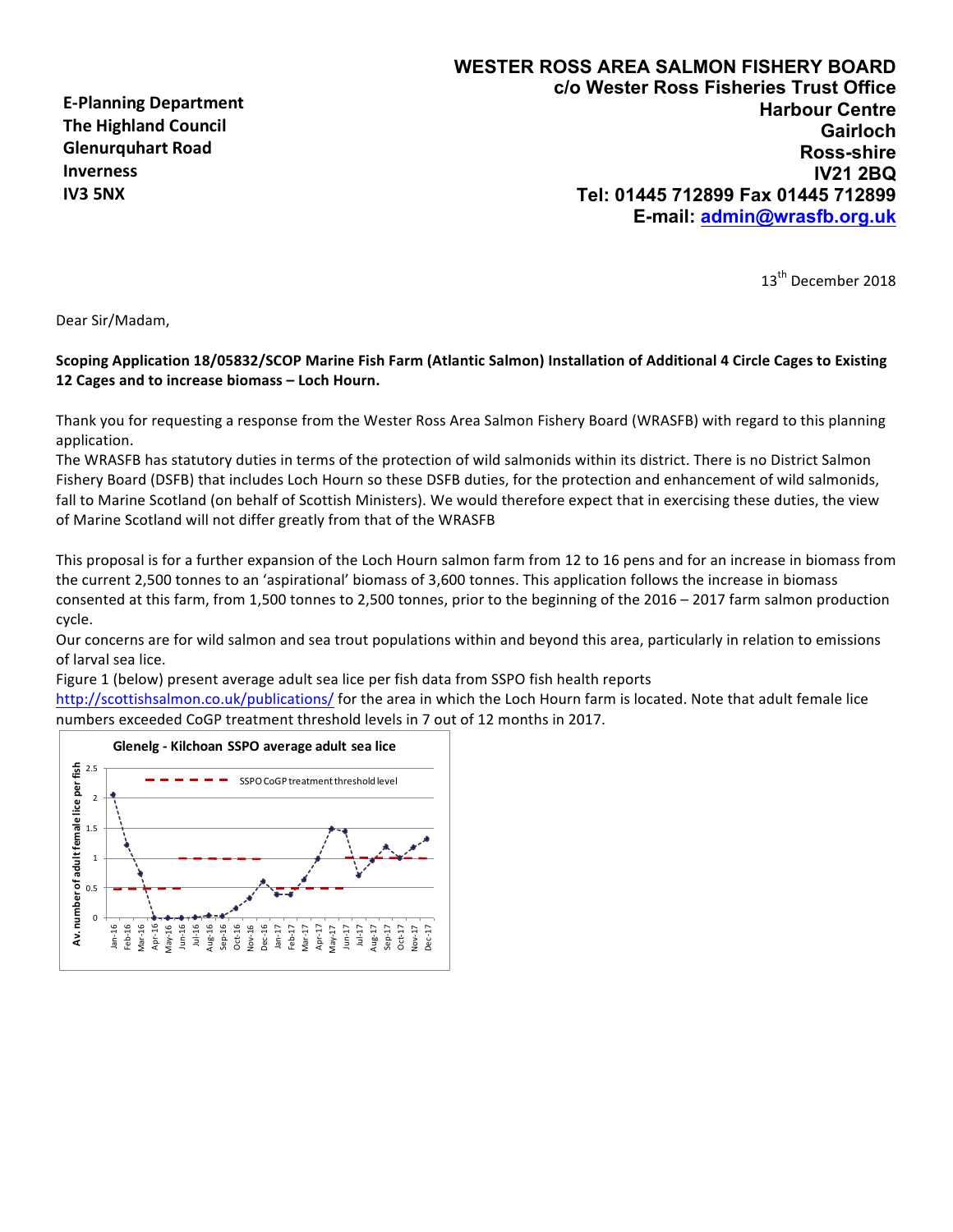As the biomass increases within a production area, the overall louse population on farmed fish will increase in proportion (assuming the numbers of lice per fish remains the same as before). Figure 2 (below) provides an indication of 'sea lice index' [average no of adult female lice per fish multiplied by the consented biomass]. Until peak biomass is reached (and harvesting of fish commences) the graph may be closer to proportional to total larval louse emissions than Figure 1.



Figure 3 (below) shows that in the past two fish farm production cycles in the Glenelg to Kilchoan farm salmon production area, the average number of adult female sea lice per fish has exceeded CoGP levels in both cycles, particularly in the first six months of 2017 as described above. This graph and Figure 4 were constructed by using data provided by the SSPO and the Scottish Government.



Figure 4 (below) presents estimates of the total sea louse populations on wild fish and on farmed fish in the Glenelg to Kilchoan area. Note how many times higher the estimated farm derived louse population in the area was than the estimated wild fish derived sea louse population, and again how lice levels were high in the 2016-2017 production cycle.

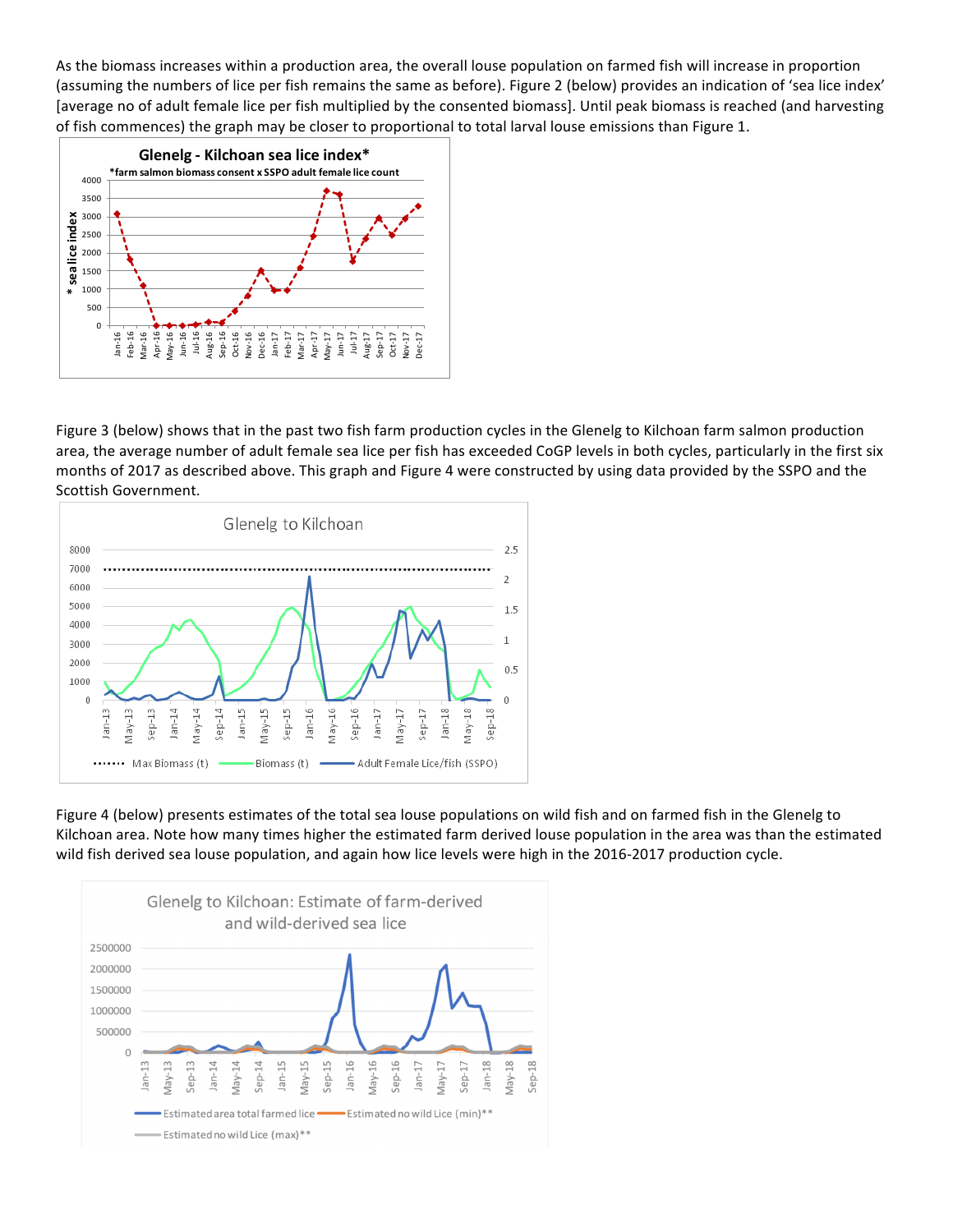Figure 5 (below) is a graph of rod catches of wild salmon for the Arnisdale district up to 2017. This graph demonstrates that rod catches of salmon were falling even prior to the previous increase in production of farmed salmon in this area. Note however, that the 2018 rod catches are required to assess how lice emissions from nearby salmon farms in 2017 may have affected salmon catches as the 2018 grilse would have passed through waters surrounding the Loch Hourn farm as smolts in 2017. 



Figure 6 (below) is a graph of sea trout rod catches in the Arnisdale district for the years 2007 to 2017. Note that the combined rod catch of sea trout and finnock in 2017 for the Arnsidale fisheries district was the lowest in the 11 years presented. 



Lice levels may have been too high in 2017 to safeguard sea trout in nearby waters; the sea trout and finnock caught in 2017 would have been exposed to lice emanating from nearby farms in 2017.

A brief check of the Kilchoan rod catch figures also suggests one of the lowest recent sea trout catches in 2017, consistent with higher mortality of sea trout and finnock associated with sea lice emissions. Wild salmon and sea trout fisheries were near historic low levels in 2017. The low catches of wild fish are consistent with an interpretation that a major part of the explanation for low catches of sea trout and salmon was due to mortality associated with sea lice infestations from nearby salmon farms.

Prospects of achieving control of sea lice on an even larger open cage salmon farm.

Every salmon farm application presents a statement explaining how measures will be taken to ensure that wild fish are not harmed. The screening and scoping template for this application is no different, and includes the following assurances: 'stringent measures will be adopted to mitigate against impacts on salmonids year round . . . '

'... significant investment in innovative technologies and biological control systems have been implemented in a dedicated *improvement plan across selected farms since 2015.* 

It is therefore in MHS's interests to prevent and resolve any lice issues at its sites and the company strives to improve *mitigation methods currently in use.'* Was Loch Hourn one of the selected sites?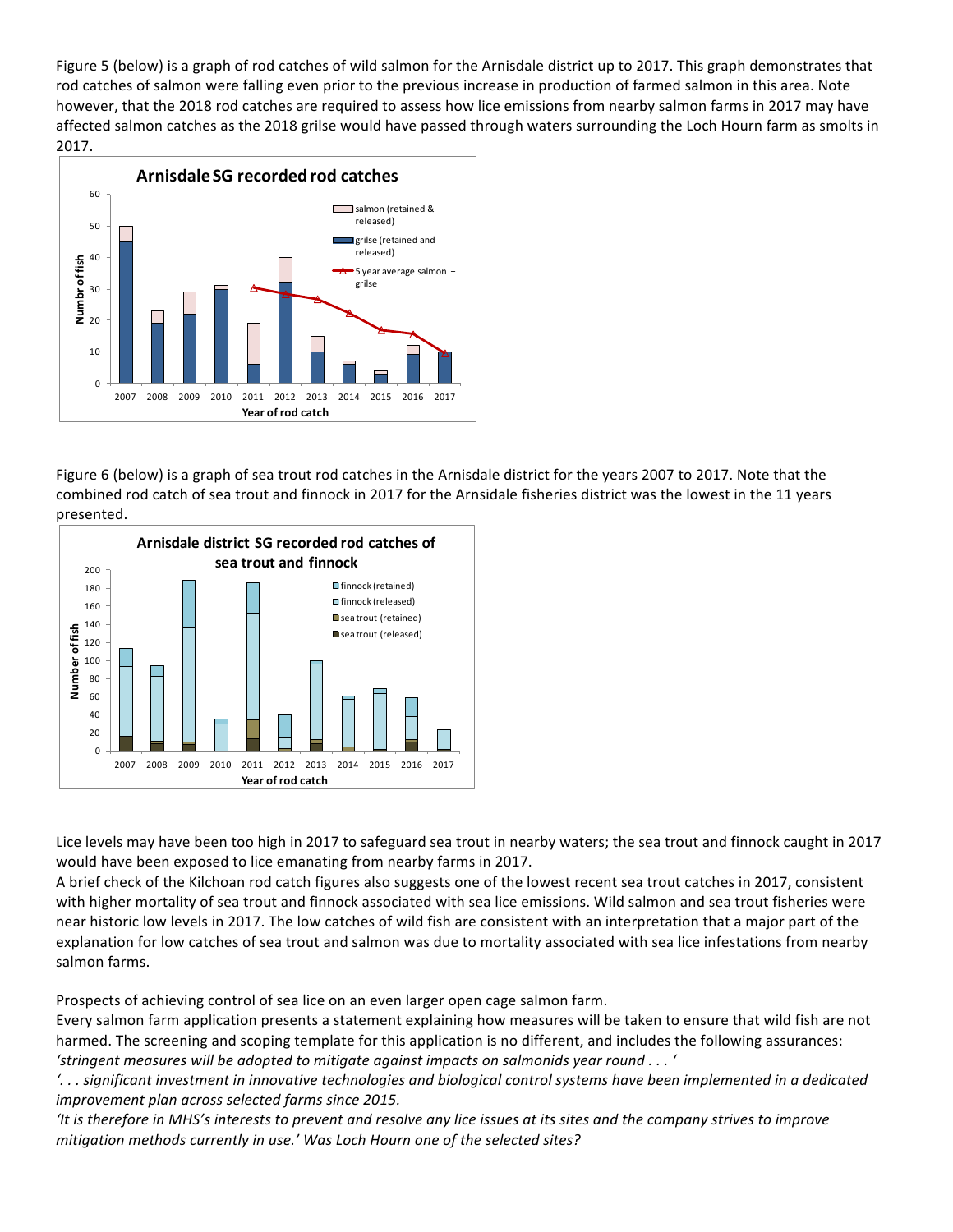Having seen similar statements to these in planning applications over the past 15+ years during which time there has been no long-term improvement in control of sea lice, our conclusion is that such statements are not a reliable indication of how things will turn out.

Marine Scotland in past consultations have suggested for existing fish farms, it is possible to assess an application of this sort for wild fish populations from information gained conducting a review of past performance of the fish farm(s) in question and, from consideration of the status of wild fish populations in nearby rivers.

4.2 Sea Lice challenge, para 2 states that `sea lice levels have not been a cause for concern at the Loch Hourn site and no treatments have been required for the last two production cycles. Marine Harvest have undertaken the Hourn expansion on the basis that the sea lice challenge will not be increased by the expansion process.

This statement is clearly incorrect. The Scotlands Aquaculture website records that:

2016, September, October and November, all had treatments of Emamectin Benzoate.

2017, January, February, May, June and July, all had treatments of Azamethiphos.

2018, May, June and September, all had treatments of Emamectin Benzoate, Azamethiphos, or both.

Summary

(1) wild fish (salmon and sea trout) populations in the rivers of the area are at historic low levels.

(2) the former increase in biomass from 1500 tonnes to 2500 tonnes at the beginning of the 2016 -2017 production cycle led to higher sea lice populations on farm salmon rising to many times the wild-derived louse population.

(3) the higher farm salmon biomass and high estimated sea louse population at the Loch Hourn farm in 2017 correlates with a further decline in rod catches of sea trout and finnock in nearby rivers in 2017.

(4) the applicant is uncertain about how they will ensure sea lice are effectively managed to the very low levels required to safeguard wild fish; they can only offer to do their best. Experience in 2016-2017 strongly suggests that 'their best' is not adequate to safeguard wild fish in nearby waters.

(5) based on new SEPA regulation, the applicant will no longer be able to utilise *Emamectin Benzoate* formerly one of the most important in-feed treatments for control of sea lice on farmed fish.

We therefore request that the applicant is able to demonstrate, contrary to the information presented above, that the previous increase in on-farm biomass in 2016 was not associated with further declines in wild fish stocks in the area, and that, contrary to the information presented above, that the high sea lice figures reported in SSPO fish health reports for 2016 and 2017 were not associated with high emissions of larval lice into surrounding waters.

Our concern for wild fish extends beyond adjacent sea areas. It is well known that infective larval sea lice can move by 50km or more according to tidal currents and wind forcing. This is illustrated in the following website which presents real time output for a sea lice infection pressure model for around the salmon farming area of Norway.

http://www.imr.no/lakseluskart/html/lakseluskart.html

So we are concerned that sea lice emissions from the Loch Hourn farm will add to the already too high sea louse infection pressures in the Loch Alsh – Loch Duich area (also possibly part of a migration route for wild salmon post-smolts migrating up the west coast of Scotland); with knock-on increases to sea louse infection pressures for more distant waters as far north as Torridon or the west of the Isle of Skye.

Summary of further advice:

- The applicant should demonstrate that the reported declines in catches of wild sea trout and salmon in the area from 2016 to 2017 was not associated with sea lice infestation associated with the Loch Hourn salmon farm.
- The applicant should explain the outcome of the previous increase in on-farm biomass from 1500 tonnes to 2500 tonnes in terms of sea lice management and control, in comparison to assurances made with planning applications in support of the previous increase in biomass.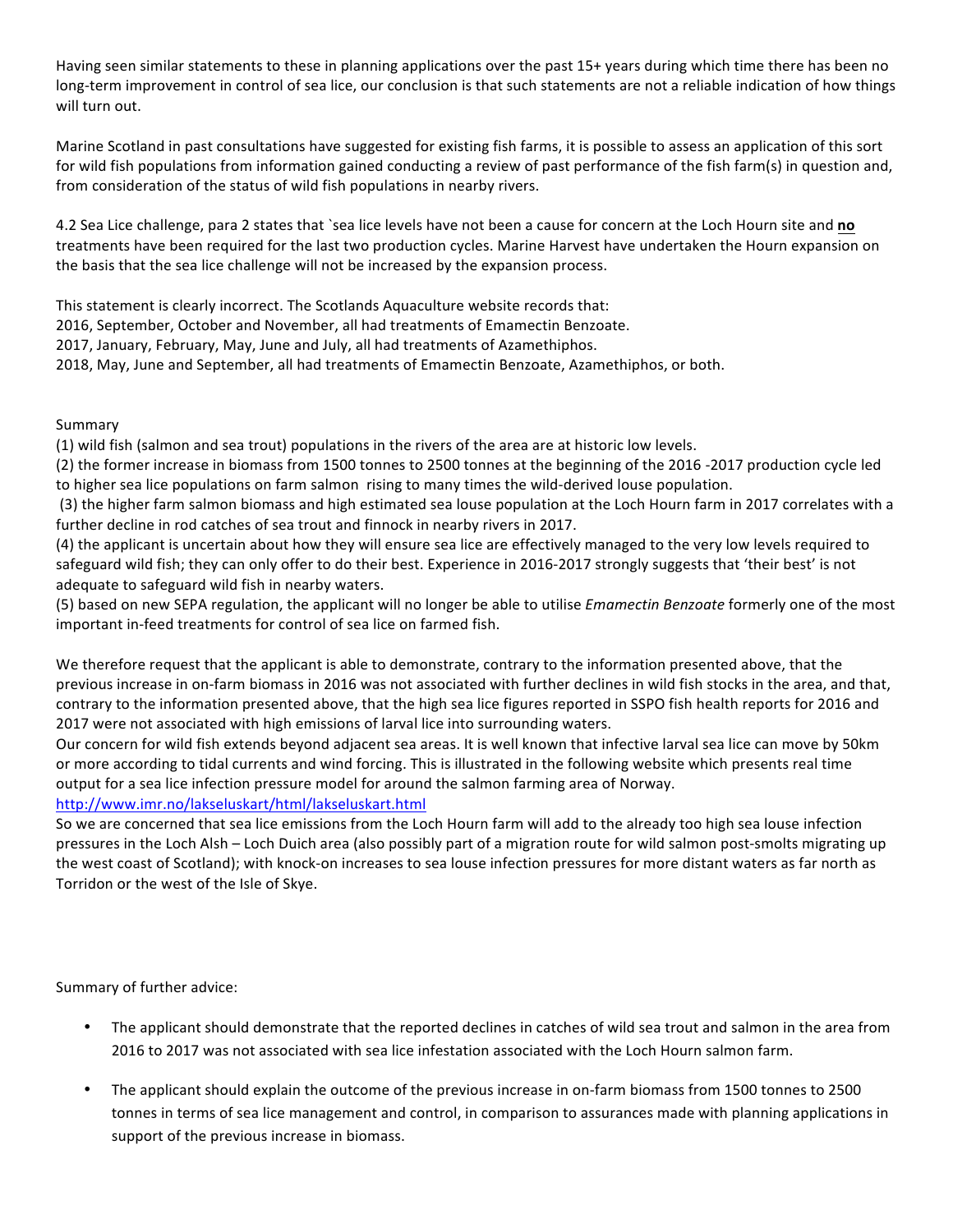- The applicant should demonstrate that it will be possible to control sea lice to levels where wild fish will not be adversely affected by the farm, by presenting evidence from other farms of similar size and type where sea lice have been controlled to very low levels (less than 0.1 adult female louse per fish may be required at higher biomass to prevent concentrations of larval lice in surrounding waters from reaching harmful levels).
- SEPA have indicated that the amounts of pesticide *Emamectin benzoate* that can be used on salmon farms as in feed 'medicine' to control sea lice is to be greatly reduced. As EmBz has been used in each of the 3 previous production cycles it has evidently been a major tool for sea lice control. The applicant should demonstrate how it can provide assurance that sea lice can be managed on a larger farm more effectively, than on the existing farm, to safeguard wild fish without use of EmBz.
- Experience elsewhere indicates that the effectiveness of many other sea louse management techniques can be compromised by gill disease. The applicant should indicate how gill disease or other health conditions may affect its lice control ability.

Appendix 1: Plots of estimated on-farm biomass and sea lice treatments used in previous three production cycles at the Loch Hourn farm. From SEPA aquaculture website



https://www.sepa.org.uk/environment/water/aquaculture/